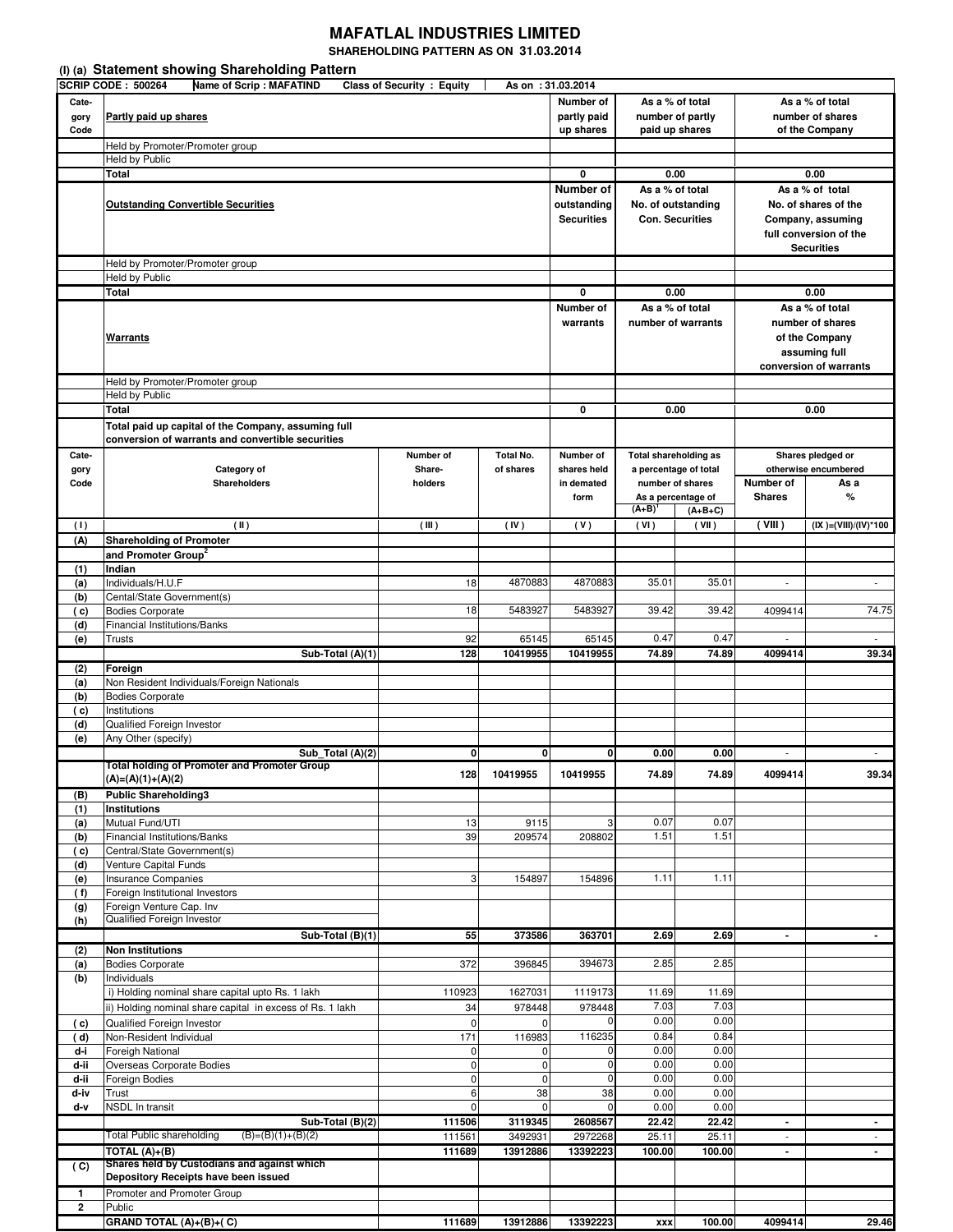**(I) (b) Statement showing holding of securities (including shares,warrants,convertible securities) of persons belonging to the category "Promoter and Promoter Group"**

|                     |                                                                                                    |                               |                                         |                  |                           |                                                                     |          | (Details) of convertible                                                             |      | <b>Total shares</b>                               |                                                                                      |
|---------------------|----------------------------------------------------------------------------------------------------|-------------------------------|-----------------------------------------|------------------|---------------------------|---------------------------------------------------------------------|----------|--------------------------------------------------------------------------------------|------|---------------------------------------------------|--------------------------------------------------------------------------------------|
|                     |                                                                                                    | <b>Details of Shares held</b> |                                         |                  | Encumbered shares(*)      | As a % of                                                           |          | <b>Details of warrants</b><br>As a % of                                              |      | securities<br>As a % of<br>total<br>number of     | (including<br>underlying<br>shares<br>assuming full<br>conversion of<br>warrants and |
| Sr.No.              | Name of the shareholder                                                                            | No of Shares<br>held          | As a % of<br>grand total<br>(A)+(B)+(C) | Number           | As a<br>Percentage        | grand total<br>$(A)+(B)+(C)$ No of<br>of sub-<br>clause (I)(a) held | warrants | total number Number of<br>of warrants convertible<br>of the same securities<br>class | held | convertible<br>securities of<br>the same<br>class | convertible<br>securities as a<br>% of diluted<br>share capital                      |
| (1)                 | (II)                                                                                               | (III)                         | (IV)                                    | (V)              | $(VI) =$<br>(V)/(III)*100 | (VII)                                                               | (VIII)   | (IX)                                                                                 | (X)  | (XI)                                              | (XII)                                                                                |
| $\mathbf{1}$<br>2   | RUPAL VISHAD MAFATLAL<br>REKHA HRISHIKESH MAFATLAL                                                 | 1203465<br>80428              | 8.65<br>5.78                            |                  |                           |                                                                     |          |                                                                                      |      |                                                   | 8.65<br>5.78                                                                         |
| 3                   | PRIYAVRAT HRISHIKESH MAFATLAL                                                                      | 55423                         | 3.98                                    |                  |                           |                                                                     |          |                                                                                      |      |                                                   | 3.98                                                                                 |
| 4<br>5              | ANJALI HRISHIKESH MAFATLAL<br>AARTI HRISHIKESH MAFATLAL                                            | 15099<br>102512               | 1.09<br>0.74                            |                  |                           |                                                                     |          |                                                                                      |      |                                                   | 1.09<br>0.74                                                                         |
| 6                   | A.N. MAFATLAL KARTA OF A.N.M. HUF 4 MAFATLAL                                                       | 558                           | 0.04                                    |                  |                           |                                                                     |          |                                                                                      |      |                                                   | 0.04                                                                                 |
| 7<br>8              | <b>MAITHILI N DESAI</b><br>AARTI MANISH CHADHA                                                     | 3303<br>1830                  | 0.02<br>0.01                            |                  |                           |                                                                     |          |                                                                                      |      |                                                   | 0.02<br>0.01                                                                         |
| 9                   | ANJALI KUNAL AGARWAL                                                                               | 1830                          | 0.01                                    |                  |                           |                                                                     |          |                                                                                      |      |                                                   | 0.01                                                                                 |
| 10<br>11            | NARENDRA DHARMSINH DESAI<br>P.A.MAFATLAL AS KARTA OF P.A.M. HUF 1 MAFATLAL                         | 1611<br>1455                  | 0.01<br>0.01                            |                  |                           |                                                                     |          |                                                                                      |      |                                                   | 0.01<br>0.01                                                                         |
| 12                  | VISHAD P.MAFATLAL PAM HUF1 P MAFATLAL                                                              | 455                           | 0.00                                    |                  |                           |                                                                     |          |                                                                                      |      |                                                   | 0.00                                                                                 |
| 13<br>14            | CHETNA PADMANABH MAFATLAL<br><b>VISHAD PADMANABH MAFATLAL</b>                                      | 204<br>1211581                | 0.00<br>8.71                            |                  |                           |                                                                     |          |                                                                                      |      |                                                   | 0.00<br>8.71                                                                         |
| 15<br>16            | HRISHIKESH ARVIND MAFATLAL<br>HRISHIKESH ARVIND MAFATLAL                                           | 821578<br>4490                | 5.90<br>0.03                            |                  |                           |                                                                     |          |                                                                                      |      |                                                   | 5.90<br>0.03                                                                         |
| 17                  | HRISHIKESH ARVIND MAFATLAL                                                                         | 735                           | 0.01                                    |                  |                           |                                                                     |          |                                                                                      |      |                                                   | 0.01                                                                                 |
| 18                  | VISHAD PADMANABH MAFATLAL<br><b>Sub Total</b>                                                      | 735<br>4870883                | 0.01<br>35.01                           |                  |                           |                                                                     |          |                                                                                      |      |                                                   | 0.01<br>35.01                                                                        |
| $\mathbf{1}$        | NAVIN FLUORINE INTERNATIONAL LIMITED                                                               | 1774707                       | 12.76                                   | 1774707          | 100.00                    | 12.76                                                               |          |                                                                                      |      |                                                   | 12.76                                                                                |
| $\overline{c}$      | ALTAMOUNT PRODUCTS & SERVICES PVT. LTD.                                                            | 1064443                       | 7.65                                    | 1064443          | 100.00                    | 7.65                                                                |          |                                                                                      |      |                                                   | 7.65                                                                                 |
| 3<br>$\overline{4}$ | SUKARMA INVESTMENTS PVT. LTD<br><b>NOCIL LIMITED</b>                                               | 839173<br>566320              | 6.03<br>4.07                            | 839123           | 99.99                     | 6.03                                                                |          |                                                                                      |      |                                                   | 6.03<br>4.07                                                                         |
| 5                   | MAFATLAL IMPEX PRIVATE LTD                                                                         | 352643                        | 2.53                                    |                  |                           |                                                                     |          |                                                                                      |      |                                                   | 2.53                                                                                 |
| 6<br>$\overline{7}$ | MAFATLAL EXIM PVT. LTD.<br>SUREMI TRADING PRIVATE LIMITED                                          | 35780<br>414054               | 2.57<br>2.98                            | 250000<br>171141 | 69.87<br>41.33            | 1.80<br>1.23                                                        |          |                                                                                      |      |                                                   | 2.57<br>2.98                                                                         |
| 8                   | MAFATLAL IMPEX PRIVATE LIMITED                                                                     | 4108                          | 0.30                                    |                  |                           |                                                                     |          |                                                                                      |      |                                                   | 0.30                                                                                 |
| 9<br>10             | ARVI ASSOCIATES PVT LTD<br>GAYATRI PESTICHEM MFG PVT LTD                                           | 25259<br>22305                | 0.18<br>0.16                            |                  |                           |                                                                     |          |                                                                                      |      |                                                   | 0.18<br>0.16                                                                         |
| 11                  | MAFATLAL EXIM PRIVATE LIMITED                                                                      | 18400                         | 0.13                                    |                  |                           |                                                                     |          |                                                                                      |      |                                                   | 0.13                                                                                 |
| 12<br>13            | PAMIL INVESTMENTS PRIVATE LIMITED<br>SUSHRIPADA INVESTMENTS PRIVATE LIMITED                        | 4197<br>2269                  | 0.03<br>0.02                            |                  |                           |                                                                     |          |                                                                                      |      |                                                   | 0.03<br>0.02                                                                         |
| 14                  | SUREMI TRADING PRIVATE LIMITED                                                                     | 1225                          | 0.01                                    |                  |                           |                                                                     |          |                                                                                      |      |                                                   | 0.01                                                                                 |
| 15<br>16            | SUMIL HOLDINGS PRIVATE LTD<br>MILAP TEXCHEM PRIVATE LIMITED                                        | 10<br>10                      | 0.00<br>0.00                            |                  |                           |                                                                     |          |                                                                                      |      |                                                   | 0.00<br>0.00                                                                         |
| 17                  | MILEKHA TEXCHEM COMPANY PRIVATE LIMITED                                                            | 10                            | 0.00                                    |                  |                           |                                                                     |          |                                                                                      |      |                                                   | 0.00                                                                                 |
| 18                  | SHAMIR TEXCHEM PRIVATE LIMITED<br>Sub Total                                                        | 10<br>5483927                 | 0.00<br>39.42                           | 4099414          | 74.75                     | 29.46                                                               |          |                                                                                      |      |                                                   | 0.00<br>39.42                                                                        |
|                     | SHETH MAFATLAL GAGALBHAI FOUNDATION TRUSTNO 2                                                      | 786                           | 0.01                                    |                  |                           |                                                                     |          |                                                                                      |      |                                                   | 0.01                                                                                 |
| 2<br>3              | SHETH MAFATLAL GAGALBHAI FOUNDATION TRUSTNO.3<br>SHETH MAFATLAL GAGALBHAI FOUNDATION TRUST NO 10   | 786<br>786                    | 0.01<br>0.01                            |                  |                           |                                                                     |          |                                                                                      |      |                                                   | 0.01<br>0.01                                                                         |
| 4                   | SHETH MAFATLAL GAGALBHAI FOUNDATION TRUST NO 9                                                     | 786                           | 0.01                                    |                  |                           |                                                                     |          |                                                                                      |      |                                                   | 0.01                                                                                 |
| 5<br>6              | SHETH MAFATLAL GAGALBHAI FOUNDATION TRUST NO22<br>SHETH MAFATLAL GAGALBHAI FOUNDATION TRUST NO 20  | 786<br>786                    | 0.01<br>0.01                            |                  |                           |                                                                     |          |                                                                                      |      |                                                   | 0.01<br>0.01                                                                         |
|                     | SHETH MAFATLAL GAGALBHAI FOUNDATION TRUST NO 5                                                     | 786                           | 0.01                                    |                  |                           |                                                                     |          |                                                                                      |      |                                                   | 0.01                                                                                 |
| 8<br>9              | SHETH MAFATLAL GAGALBHAI FOUNDATION TRUST NO 7<br>SHRI HRISHIKESH ARVIND MAFATLAL PUBLIC           | 786<br>786                    | 0.01<br>0.01                            |                  |                           |                                                                     |          |                                                                                      |      |                                                   | 0.01<br>0.01                                                                         |
| 10                  | CHARITABLE TRUST NO 1<br>SHRI ARVIND N MAFATLAL PUBLIC CHARITABLE TRUST                            | 786                           | 0.01                                    |                  |                           |                                                                     |          |                                                                                      |      |                                                   | 0.01                                                                                 |
|                     | NO 7                                                                                               |                               |                                         |                  |                           |                                                                     |          |                                                                                      |      |                                                   |                                                                                      |
| 11                  | SHRI ARVIND N MAFATLAL PUBLIC CHARITABLE TRUST<br>NO 6                                             | 786                           | 0.01                                    |                  |                           |                                                                     |          |                                                                                      |      |                                                   | 0.01                                                                                 |
| 12                  | SHRI PADMANABH ARVIND MAFATLAL PUBLIC                                                              | 786                           | 0.01                                    |                  |                           |                                                                     |          |                                                                                      |      |                                                   | 0.01                                                                                 |
| 13                  | CHARITABLE TRUST NO 1<br>SHRI PADMANABH ARVIND MAFATLAL PUBLIC                                     | 786                           | 0.01                                    |                  |                           |                                                                     |          |                                                                                      |      |                                                   | 0.01                                                                                 |
|                     | CHARITABLE TRUST NO 2                                                                              |                               |                                         |                  |                           |                                                                     |          |                                                                                      |      |                                                   |                                                                                      |
| 14                  | SHRI PADMANABH ARVIND MAFATLAL PUBLIC<br>CHARITABLE TRUST NO 3                                     | 786                           | 0.01                                    |                  |                           |                                                                     |          |                                                                                      |      |                                                   | 0.01                                                                                 |
| 15                  | NAVINCHANDRA MAFATLAL CHARITY TRUST NO 11<br>NAVINCHANDRA MAFATLAL CHARITY TRUST NO 2              | 786<br>786                    | 0.01<br>0.01                            |                  |                           |                                                                     |          |                                                                                      |      |                                                   | 0.01<br>0.01                                                                         |
| 16<br>17            | NAVINCHANDRA MAFATLAL CHARITY TRUST NO 3                                                           | 786                           | 0.01                                    |                  |                           |                                                                     |          |                                                                                      |      |                                                   | 0.01                                                                                 |
| 18<br>19            | NAVINCHANDRA MAFATLAL CHARITY TRUST NO 6<br>NAVINCHANDRA MAFATLAL CHARITY TRUST NO 12              | 786<br>786                    | 0.01<br>0.01                            |                  |                           |                                                                     |          |                                                                                      |      |                                                   | 0.01<br>0.01                                                                         |
| 20                  | NAVINCHANDRA MAFATLAL CHARITY TRUST NO 13                                                          | 786                           | 0.01                                    |                  |                           |                                                                     |          |                                                                                      |      |                                                   | 0.01                                                                                 |
| 21<br>22            | NAVINCHANDRA MAFATLAL CHARITY TRUST NO 15<br>SHRI PRANSUKHLAL CHARITY TRUST NO 3                   | 786<br>786                    | 0.01<br>0.01                            |                  |                           |                                                                     |          |                                                                                      |      |                                                   | 0.01<br>0.01                                                                         |
| 23                  | SHRI PRANSUKHLAL CHARITY TRUST NO 2                                                                | 786                           | 0.01                                    |                  |                           |                                                                     |          |                                                                                      |      |                                                   | 0.01                                                                                 |
| 24<br>25            | NAVINCHANDRA MAFATLAL CHARITY TRUST NO 4<br>NAVINCHANDRA MAFATLAL CHARITY TRUST NO 7               | 786<br>786                    | 0.01<br>0.01                            |                  |                           |                                                                     |          |                                                                                      |      |                                                   | 0.01<br>0.01                                                                         |
| 26                  | NAVINCHANDRA MAFATLAL CHARITY TRUST NO 14                                                          | 786                           | 0.01                                    |                  |                           |                                                                     |          |                                                                                      |      |                                                   | 0.01                                                                                 |
| 27<br>28            | NAVINCHANDRA MAFATLAL CHARITY TRUST NO 5<br>SHRI ARVIND N MAFATLAL PUBLIC CHARITABLE TRUST         | 786<br>786                    | 0.01<br>0.01                            |                  |                           |                                                                     |          |                                                                                      |      |                                                   | 0.01<br>0.01                                                                         |
|                     | NO 2                                                                                               |                               |                                         |                  |                           |                                                                     |          |                                                                                      |      |                                                   |                                                                                      |
| 29                  | SHRI PADMANABH ARVIND MAFATLAL PUBLIC<br>CHARITABLE TRUST NO 4                                     | 786                           | 0.01<br>0.00                            |                  |                           |                                                                     |          |                                                                                      |      |                                                   | 0.01                                                                                 |
| 30                  | SHRI PADMANABH ARVIND MAFATLAL PUBLIC                                                              | 786                           | 0.01                                    |                  |                           |                                                                     |          |                                                                                      |      |                                                   | 0.01                                                                                 |
| 31                  | CHARITABLE TRUST NO 5<br>NAVINCHANDRA MAFATLAL CHARITY TRUST NO 9                                  | 786                           | 0.01                                    |                  |                           |                                                                     |          |                                                                                      |      |                                                   | 0.01                                                                                 |
| 32<br>33            | SHETH MAFATLAL GAGALBHAI FOUNDATION TRUST NO 12<br>SHETH MAFATLAL GAGALBHAI FOUNDATION TRUST NO 13 | 786<br>786                    | 0.01<br>0.01                            |                  |                           |                                                                     |          |                                                                                      |      |                                                   | 0.01<br>0.01                                                                         |
| 34                  | SHETH MAFATLAL GAGALBHAI FOUNDATION TRUST NO 6                                                     | 786                           | 0.01                                    |                  |                           |                                                                     |          |                                                                                      |      |                                                   | 0.01                                                                                 |
| 35                  | SHRI HRISHIKESH ARVIND MAFATLAL PUBLIC<br>CHARITABLE TRUST NO 2                                    | 786                           | 0.01                                    |                  |                           |                                                                     |          |                                                                                      |      |                                                   | 0.01                                                                                 |
| 36                  | SHETH MAFATLAL GAGALBHAI FOUNDATION TRUST NO 8                                                     | 786                           | 0.01                                    |                  |                           |                                                                     |          |                                                                                      |      |                                                   | 0.01                                                                                 |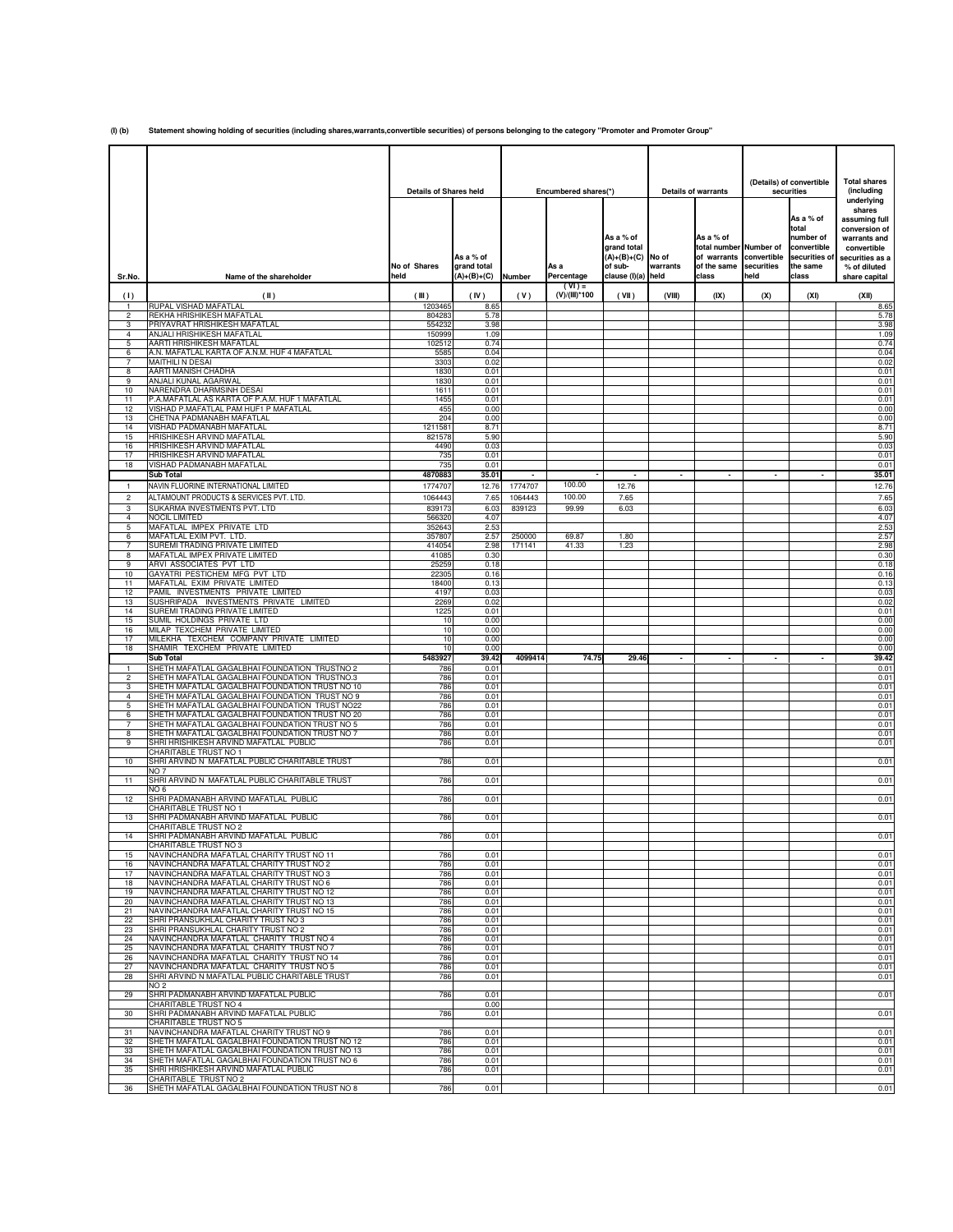| 37       | SHRI HRISHIKESH ARVIND MAFATLAL PUBLIC                                                                                              | 786        | 0.01         |         |       |       |  |  | 0.01         |
|----------|-------------------------------------------------------------------------------------------------------------------------------------|------------|--------------|---------|-------|-------|--|--|--------------|
| 38       | CHARITABLE TRUST NO 3<br>SHRI HRISHIKESH ARVIND MAFATLAL PUBLIC                                                                     | 786        | 0.01         |         |       |       |  |  | 0.01         |
|          | CHARITABLE TRUST NO 4                                                                                                               |            |              |         |       |       |  |  |              |
| 39       | SHRI HRISHIKESH ARVIND MAFATLAL PUBLIC                                                                                              | 786        | 0.01         |         |       |       |  |  | 0.01         |
| 40       | CHARITABLE TRUST NO 5<br>SETH MAFATLAL GAGALBHAI FOUNDATION TRUST NO 11                                                             | 786        | 0.01         |         |       |       |  |  | 0.01         |
| 41       | SHRI ARVIND N MAFATLAL PUBLIC CHARITABLE TRUST                                                                                      | 786        | 0.01         |         |       |       |  |  | 0.01         |
|          | NO 8                                                                                                                                |            |              |         |       |       |  |  | 0.00         |
| 42       | SHRI ARVIND N MAFATLAL PUBLIC CHARITABLE TRUST<br>NO 5                                                                              | 786        | 0.01         |         |       |       |  |  | 0.01         |
| 43       | SHRI ARVIND N MAFATLAL PUBLIC CHARITABLE TRUST                                                                                      | 786        | 0.01         |         |       |       |  |  | 0.01         |
|          | NO <sub>4</sub>                                                                                                                     |            |              |         |       |       |  |  |              |
| 44<br>45 | SHRI PRANSUKHLAL CHARITY TRUST NO 5<br>SHRI PRANSUKHLAL CHARITY TRUST NO 4                                                          | 786<br>786 | 0.01<br>0.01 |         |       |       |  |  | 0.01<br>0.01 |
| 46       | SHRI HRISHIKESH ARVIND MAFATLAL PUBLIC                                                                                              | 786        | 0.01         |         |       |       |  |  | 0.01         |
|          | CHARITBALE TRUST NO 6                                                                                                               |            |              |         |       |       |  |  |              |
| 47<br>48 | SETH MAFATLAL GAGALBHAI FOUNDATION TRUST N0.4<br>NAVINCHANDRA MAFATLAL CHARITY TRUST N0 8                                           | 786<br>786 | 0.01<br>0.01 |         |       |       |  |  | 0.01<br>0.01 |
| 49       | NAVINCHANDRA MAFATLAL CHARITY TRUST N0 10                                                                                           | 786        | 0.01         |         |       |       |  |  | 0.01         |
| 50       | SHRI ARVIND N MAFATLAL PUBLIC CHARITABLE TRUST                                                                                      | 786        | 0.01         |         |       |       |  |  | 0.01         |
| 51<br>52 | SETH MAFATLAL GAGALBHAI FOUNDATION TRUST N0 14<br>SETH MAFATLAL GAGALBHAI FOUNDATION TRUST NO 17                                    | 786<br>786 | 0.01<br>0.01 |         |       |       |  |  | 0.01<br>0.01 |
| 53       | SETH MAFATLAL GAGALBHAI FOUNDATION TRUST N0 16                                                                                      | 786        | 0.01         |         |       |       |  |  | 0.01         |
| 54       | SHRI ARVIND N MAFATLAL PUBLIC CHARITABLE TRUST                                                                                      | 786        | 0.01         |         |       |       |  |  | 0.01         |
| 55       | N <sub>0</sub> 3<br>SHETH MAFATLAL GAGALBHAI FOUNDATION TRUST                                                                       | 786        | 0.01         |         |       |       |  |  | 0.01         |
|          | NO.19                                                                                                                               |            |              |         |       |       |  |  |              |
| 56       | SHRI PRANSUKHLAL CHARITY TRUST NO 6                                                                                                 | 786        | 0.01         |         |       |       |  |  | 0.01         |
| 57       | SHETH MAFATLAL GAGALBHAI FOUNDATION TRUST NO 21                                                                                     | 786        | 0.01         |         |       |       |  |  | 0.01         |
| 58<br>59 | SHRI PRANSUKHLAL CHARITY TRUST<br>SHETH MAFATLAL GAGALBHAI FOUNDATION TRUST NO 18                                                   | 786<br>786 | 0.01<br>0.01 |         |       |       |  |  | 0.01<br>0.01 |
| 60       | SHETH MAFATLAL GAGALBHAI FOUNDATION TRUST NO 15                                                                                     | 786        | 0.01         |         |       |       |  |  | 0.01         |
| 61       | SHRI PADMANABH ARVIND MAFATLAL PUBLIC                                                                                               | 786        | 0.01         |         |       |       |  |  | 0.01         |
| 62       | CHARITABLE TRUST NO 6<br>MRS SUSHILA ARVIND MAFATLAL PUBLIC CHARITABLE                                                              | 624        | 0.00         |         |       |       |  |  | 0.00         |
|          | TRUST NO 1                                                                                                                          |            |              |         |       |       |  |  | 0.00         |
| 63       | MRS SUSHILA ARVIND MAFATLAL PUBLIC CHARITABLE                                                                                       | 624        | 0.00         |         |       |       |  |  | 0.00         |
|          | TRUST NO 2                                                                                                                          |            |              |         |       |       |  |  |              |
| 64       | MRS SUSHILA ARVIND MAFATLAL PUBLIC CHARITABLE<br>TRUST NO 3                                                                         | 624        | 0.00         |         |       |       |  |  | 0.00         |
| 65       | VISHAD PADMANABH MAFATLAL PUBLIC CHARITABLE                                                                                         | 624        | 0.00         |         |       |       |  |  | 0.00         |
|          | TRUST NO 4                                                                                                                          |            |              |         |       |       |  |  |              |
| 66       | MRS REKHA HRISHIKESH MAFATLAL PUBLIC CHARITABLE<br>TRUST NO 1                                                                       | 624        | 0.00         |         |       |       |  |  | 0.00         |
| 67       | MRS REKHA HRISHIKESH MAFATLAL PUBLIC CHARITABLE                                                                                     | 624        | 0.00         |         |       |       |  |  | 0.00         |
|          | TRUST NO 5                                                                                                                          |            |              |         |       |       |  |  |              |
| 68       | MRS REKHA HRISHIKESH MAFATLAL PUBLIC CHARITABLE                                                                                     | 624        | 0.00         |         |       |       |  |  | 0.00         |
| 69       | TRUST NO 4<br>MRS REKHA HRISHIKESH MAFATLAL PUBLIC CHARITABLE                                                                       | 624        | 0.00         |         |       |       |  |  | 0.00         |
|          | TRUST NO 3                                                                                                                          |            |              |         |       |       |  |  |              |
| 70       | MRS REKHA HRISHIKESH MAFATLAL PUBLIC CHARITABLE                                                                                     | 624        | 0.00         |         |       |       |  |  | 0.00         |
| 71       | TRUST NO 2<br>MRS SUSHILA ARVIND MAFATLAL PUBLIC CHARITABLE                                                                         | 624        | 0.00         |         |       |       |  |  | 0.00         |
|          | TRUST N0.4                                                                                                                          |            |              |         |       |       |  |  |              |
| 72       | MRS.SUSHILA ARVIND MAFATLAL PUBLIC CHARITABLE                                                                                       | 624        | 0.00         |         |       |       |  |  | 0.00         |
| 73       | TRUST N0.5<br>MRS MILONI PADMANABH MAFATLAL PUBLIC CHARITABLE                                                                       | 624        | 0.00         |         |       |       |  |  | 0.00         |
|          | TRUST NO 1                                                                                                                          |            |              |         |       |       |  |  |              |
| 74       | MRS MILONI PADMANABH MAFATLAL PUBLIC CHARITABLE                                                                                     | 624        | 0.00         |         |       |       |  |  | 0.00         |
|          | TRUST NO 2                                                                                                                          |            |              |         |       |       |  |  |              |
| 75       | MRS MILONI PADMANABH MAFATLAL PUBLIC CHARITABLE<br>TRUST N04                                                                        | 624        | 0.00         |         |       |       |  |  | 0.00         |
| 76       | VISHAD P MAFATLAL PUBLIC CHARITABLE TRUST N0.1                                                                                      | 624        | 0.00         |         |       |       |  |  | 0.00         |
| 77       | MRS MILONI PADMANABH MAFATLAL PUBLIC CHARITABLE                                                                                     | 624        | 0.00         |         |       |       |  |  | 0.00         |
| 78       | TRUST NO.3<br>VISHAD PADMANABH MAFATLAL PUBLIC CHARITABLE                                                                           | 624        | 0.00         |         |       |       |  |  | 0.00         |
|          | TRUST NO 2                                                                                                                          |            |              |         |       |       |  |  |              |
| 79       | VISHAD PADMANABH MAFATLAL PUBLIC CHARITABLE                                                                                         | 624        | 0.00         |         |       |       |  |  | 0.00         |
| 80       | TRUST NO-3<br>SHRI PADMAKESH PUBLIC CHARITY TRUST NO 4                                                                              | 542        | 0.00         |         |       |       |  |  | 0.00         |
| 81       | SHRI PADMAKESH PUBLIC CHARITY TRUST NO 3                                                                                            | 542        | 0.00         |         |       |       |  |  | 0.00         |
| 82       | SHRI PADMAKESH PUBLIC CHARITY TRUST NO 2                                                                                            | 542        | 0.00         |         |       |       |  |  | 0.00         |
| 83       | SHRI PADMAKESH PUBLIC CHARITY TRUST NO 1                                                                                            | 542        | 0.00         |         |       |       |  |  | 0.00         |
| 85       | SHRI RISHIPAD PUBLIC CHARITY TRUST NO<br>SHRI RISHIPAD PUBLIC CHARITY TRUST NO 2                                                    | 542        | 0.0<br>0.00  |         |       |       |  |  | 0.00<br>0.00 |
| 86       | SHRI RISHIPAD PUBLIC CHARITY TRUST NO 4                                                                                             | 542        | 0.00         |         |       |       |  |  | 0.00         |
| 87       | SHRI RISHIPAD PUBLIC CHARITY TRUST N0.1                                                                                             | 542        | 0.00         |         |       |       |  |  | 0.00         |
| 88       | MRS. VIJAYALAXMI NAVINCHANDRA MAFATLAL PUBLIC<br>CHARITY TRUST NO 16                                                                | 393        | 0.00         |         |       |       |  |  | 0.00         |
| 89       | MRS VIJAYALAXMI NAVINCHANDRA MAFATLAL PUBLIC                                                                                        | 393        | 0.00         |         |       |       |  |  | 0.00         |
|          | CHARITY TRUST NO 19                                                                                                                 |            |              |         |       |       |  |  |              |
| 90       | MRS VIJAYALAXMI NAVINCHANDRA MAFATLAL PUBLIC                                                                                        | 393        | 0.00         |         |       |       |  |  | 0.00         |
| 91       | CHARITY TRUST NO 20<br>MAITHILIBEN N DESAI                                                                                          | 256        | 0.00         |         |       |       |  |  | 0.00         |
| 92       | MRS MILONI PADMANABH MAFATLAL PUBLIC CHARITABLE                                                                                     | 196        | 0.00         |         |       |       |  |  | 0.00         |
|          | TRUST NO 5                                                                                                                          |            |              |         |       |       |  |  |              |
|          | <b>Sub Total</b>                                                                                                                    | 65145      | 0.47         |         |       |       |  |  | 0.47         |
|          | <b>TOTAL</b><br>(*) The term "encumbrance" has the same meaning as assigned to it in regulation 28(3) of the SAST Regulations, 2011 | 10419955   | 74.89        | 4099414 | 39.34 | 29.46 |  |  | 74.89        |